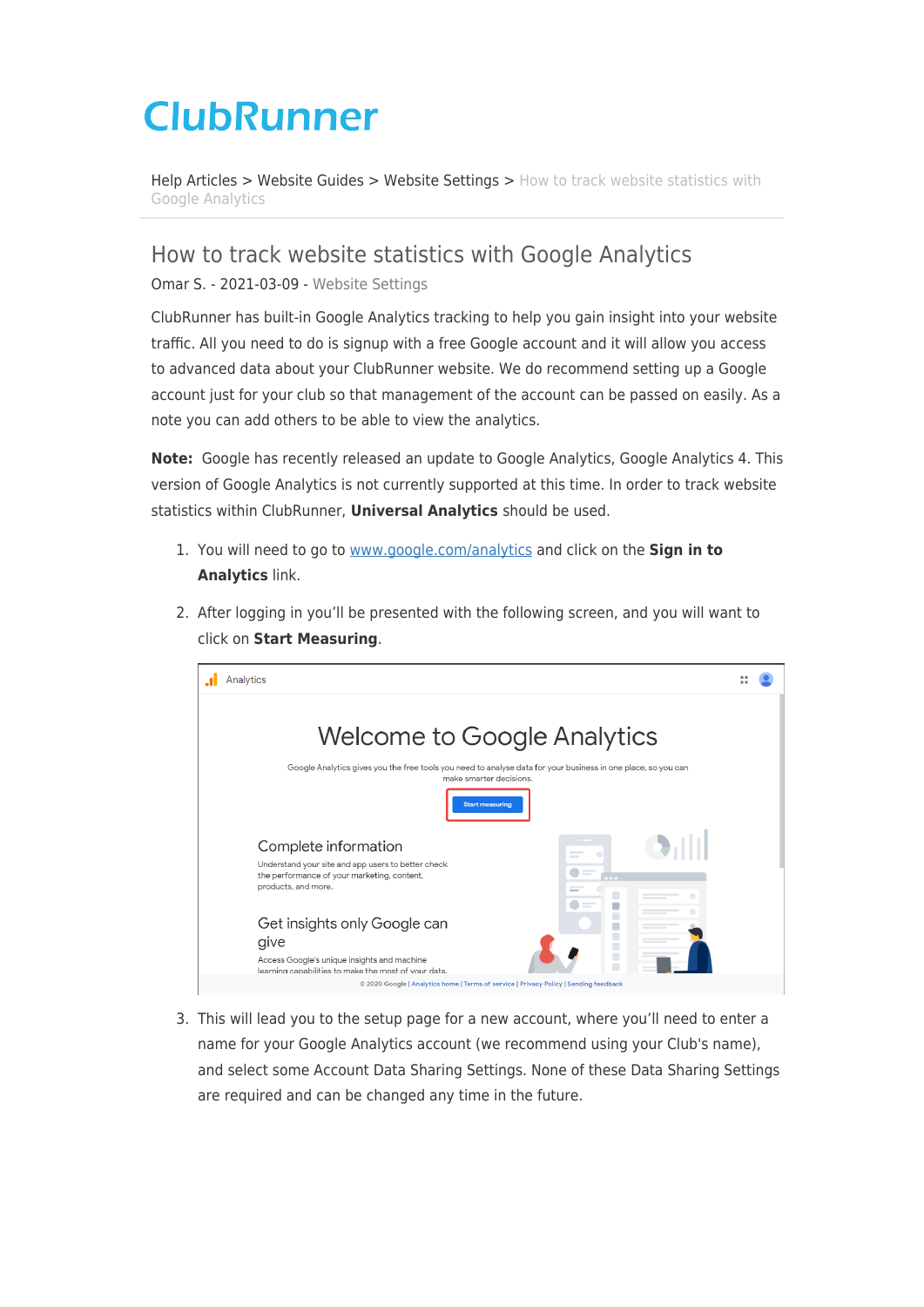|             | <b>Account setup</b>                                                                                                                                                                                                                                                                                                                                                                                                                                                                                                                                                                                                                     |
|-------------|------------------------------------------------------------------------------------------------------------------------------------------------------------------------------------------------------------------------------------------------------------------------------------------------------------------------------------------------------------------------------------------------------------------------------------------------------------------------------------------------------------------------------------------------------------------------------------------------------------------------------------------|
|             | <b>Account details</b>                                                                                                                                                                                                                                                                                                                                                                                                                                                                                                                                                                                                                   |
|             | Account name (Required)<br>Accounts can contain more than one tracking ID.<br>ClubRunner                                                                                                                                                                                                                                                                                                                                                                                                                                                                                                                                                 |
|             | Account Data Sharing Settings ?<br>Data that you collect, process and store using Google Analytics ("Google Analytics data") is secure and kept confidential. This data is used to maintain and protect the Google Analytics service, to perform system critical<br>operations and in rare exceptions for legal reasons as described in our privacy policy.                                                                                                                                                                                                                                                                              |
|             | The data sharing options give you more control over sharing your Google Analytics data. Learn more.                                                                                                                                                                                                                                                                                                                                                                                                                                                                                                                                      |
|             | <b>Google products &amp; services RECOMMENDED</b><br>Share your Google Analytics data with Google to help improve Google's products and services. Turning on this setting enables Google Analytics to provide best-in-class Intelligence and<br>Insights services, maintain critical Spam Detection services that benefit all linked products and users and offer Enhanced Demographics and Interests reporting when Google signals is<br>enabled. If you disable this option, data can still flow to other Google products linked to your property. Visit the product linking section in each property to view or change your settings. |
|             | <b>Benchmarking RECOMMENDED</b><br>Contribute anonymous data to an aggregate data set to enable features like benchmarking and publications that can help you understand data trends. All identifiable information about<br>your website is removed and combined with other anonymous data before it's shared with others. Show Example                                                                                                                                                                                                                                                                                                  |
|             | <b>Technical support RECOMMENDED</b><br>Let Google technical support representatives access your Google Analytics data and account when necessary to provide service and find solutions to technical issues.                                                                                                                                                                                                                                                                                                                                                                                                                             |
|             | <b>Account specialists RECOMMENDED</b><br>Give Google marketing specialists and your Google sales specialists access to your Google Analytics data and account so that they can find ways to improve your configuration and<br>analysis, and share optimisation tips with you. If you don't have dedicated sales specialists, give this access to authorised Google representatives.                                                                                                                                                                                                                                                     |
|             | Learn how Google Analytics safeguards your data.                                                                                                                                                                                                                                                                                                                                                                                                                                                                                                                                                                                         |
|             | You have access to 98 accounts. The maximum is 100.                                                                                                                                                                                                                                                                                                                                                                                                                                                                                                                                                                                      |
| <b>Next</b> |                                                                                                                                                                                                                                                                                                                                                                                                                                                                                                                                                                                                                                          |

- 4. Click **Next** to begin setting up a **Property**, which will be used to track your website's traffic.
- 5. Enter in a **Property name** and select your Time Zone and Currency

| Property details                                               | A property represents a business's web and/or app data. An account can contain one or more properties. Learn more<br>*Navigate to your Firebase account if you want to create a new property for an existing Firebase project. |  |  |
|----------------------------------------------------------------|--------------------------------------------------------------------------------------------------------------------------------------------------------------------------------------------------------------------------------|--|--|
|                                                                | Create a Google Analytics 4 property to measure your web and/or app data.                                                                                                                                                      |  |  |
| Property name                                                  |                                                                                                                                                                                                                                |  |  |
| ClubRunner                                                     |                                                                                                                                                                                                                                |  |  |
| Reporting time zone                                            |                                                                                                                                                                                                                                |  |  |
| United Kingdom $\star$<br>(GMT+00:00) GMT $\blacktriangledown$ |                                                                                                                                                                                                                                |  |  |
| Currency                                                       |                                                                                                                                                                                                                                |  |  |
| British Pound (GBP £) =                                        |                                                                                                                                                                                                                                |  |  |
| You can edit these property details later in Admin             |                                                                                                                                                                                                                                |  |  |

6. Click **Show Advanced Options**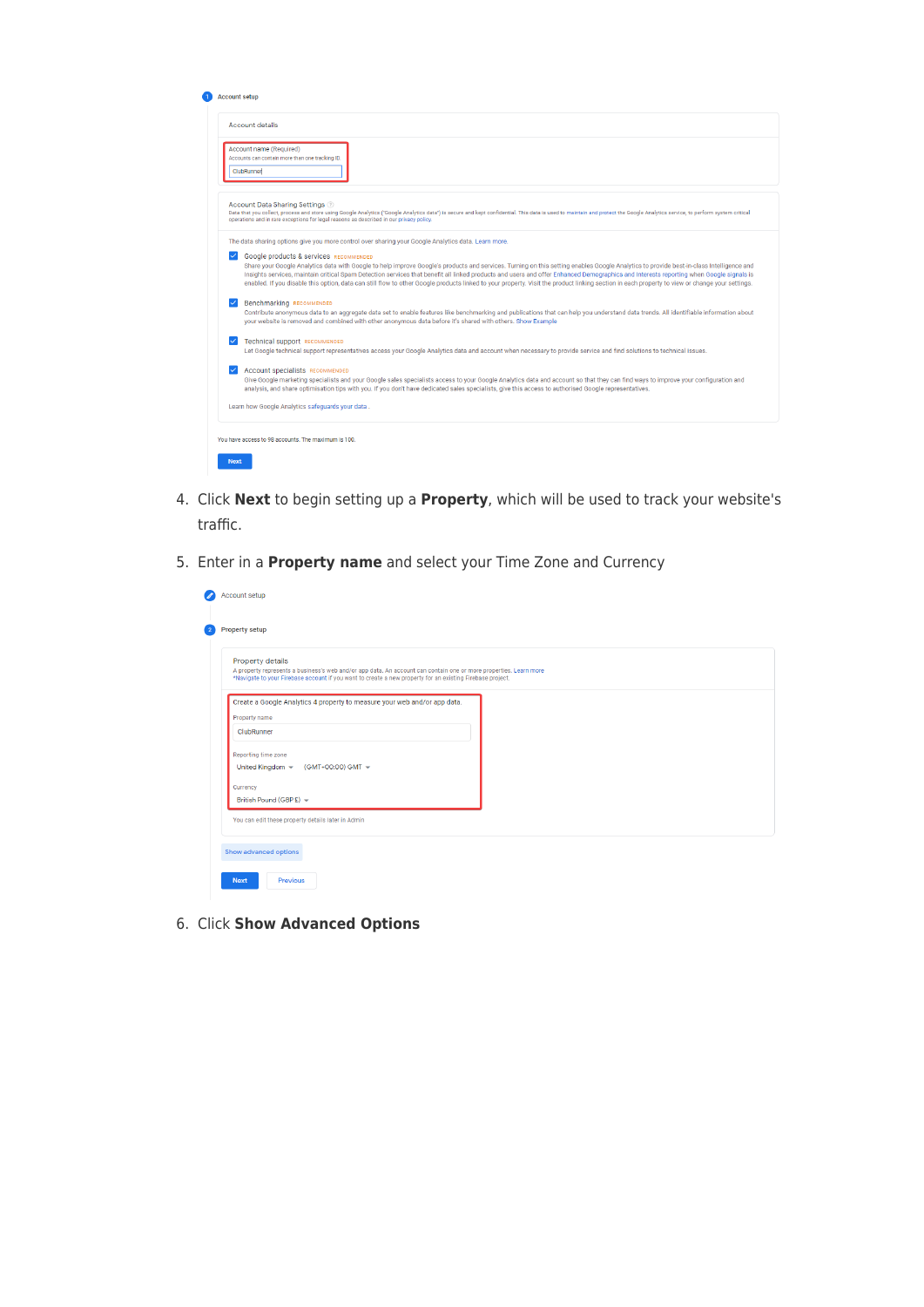| $\bullet$      | Account setup                                                                                                                                                                                                                                      |  |  |  |  |
|----------------|----------------------------------------------------------------------------------------------------------------------------------------------------------------------------------------------------------------------------------------------------|--|--|--|--|
| $\overline{2}$ | <b>Property setup</b>                                                                                                                                                                                                                              |  |  |  |  |
|                | Property details<br>A property represents a business's web and/or app data. An account can contain one or more properties. Learn more<br>*Navigate to your Firebase account if you want to create a new property for an existing Firebase project. |  |  |  |  |
|                | Create a Google Analytics 4 property to measure your web and/or app data.                                                                                                                                                                          |  |  |  |  |
|                | Property name                                                                                                                                                                                                                                      |  |  |  |  |
|                | ClubRunner                                                                                                                                                                                                                                         |  |  |  |  |
|                | Reporting time zone                                                                                                                                                                                                                                |  |  |  |  |
|                | United Kingdom $\blacktriangledown$<br>(GMT+00:00) GMT $\blacktriangledown$                                                                                                                                                                        |  |  |  |  |
|                | Currency                                                                                                                                                                                                                                           |  |  |  |  |
|                | British Pound (GBP £) ~                                                                                                                                                                                                                            |  |  |  |  |
|                | You can edit these property details later in Admin                                                                                                                                                                                                 |  |  |  |  |
|                | Show advanced options                                                                                                                                                                                                                              |  |  |  |  |
|                | <b>Previous</b><br><b>Next</b>                                                                                                                                                                                                                     |  |  |  |  |

7. Enable the **Create a Universal Analytics property** option by clicking on the toggle button and entering in your Website URL

| <b>Hide advanced options</b>                                                                                                                                                                                                                                                                                                                                              |  |  |  |  |
|---------------------------------------------------------------------------------------------------------------------------------------------------------------------------------------------------------------------------------------------------------------------------------------------------------------------------------------------------------------------------|--|--|--|--|
| Create a Universal Analytics property                                                                                                                                                                                                                                                                                                                                     |  |  |  |  |
| The Universal Analytics property is a part of an earlier version of Google Analytics and only supports web measurement. It isn't recommended for new Analytics users, and<br>it won't support app measurement. Turn this on if you'd like to create a Universal Analytics property.                                                                                       |  |  |  |  |
| Website URI<br>www.clubrunner.ca<br>https://<br>$\overline{\phantom{a}}$                                                                                                                                                                                                                                                                                                  |  |  |  |  |
| Create both a Google Analytics 4 and a Universal Analytics property<br>This will create two properties with connected site tags, so you only need to tag your website once. Learn more                                                                                                                                                                                    |  |  |  |  |
| Enable enhanced measurement for Google Analytics 4 property<br>Automatically measure interactions on your sites in addition to standard screen view measurement.<br>Data from on-page elements such as links and embedded videos may be collected with relevant events. You must ensure that no personally-identifiable information<br>will be sent to Google. Learn more |  |  |  |  |
| Create a Universal Analytics property only                                                                                                                                                                                                                                                                                                                                |  |  |  |  |
| <b>Next</b><br>Previous                                                                                                                                                                                                                                                                                                                                                   |  |  |  |  |

8. After entering your Club's website URL, select the **Create a Universal Analytics property only** option and click **Next**

| Hide advanced options                                                                                                                                                                                                                                                                              |
|----------------------------------------------------------------------------------------------------------------------------------------------------------------------------------------------------------------------------------------------------------------------------------------------------|
| Create a Universal Analytics property                                                                                                                                                                                                                                                              |
| The Universal Analytics property is a part of an earlier version of Google Analytics and only supports web measurement. It isn't recommended for new Analytics users, and<br>it won't support app measurement. Turn this on if you'd like to create a Universal Analytics property.<br>Website URL |
| www.clubrunner.ca<br>https:// $\rightarrow$                                                                                                                                                                                                                                                        |
| Create both a Google Analytics 4 and a Universal Analytics property<br>This will create two properties with connected site tags, so you only need to tag your website once. Learn more<br>Enable enhanced measurement for Google Analytics 4 property                                              |
| Automatically measure interactions on your sites in addition to standard screen view measurement.                                                                                                                                                                                                  |
| Data from on-page elements such as links and embedded videos may be collected with relevant events. You must ensure that no personally-identifiable information<br>will be sent to Google. Learn more                                                                                              |
| Create a Universal Analytics property only                                                                                                                                                                                                                                                         |
|                                                                                                                                                                                                                                                                                                    |
| <b>Next</b><br>Previous                                                                                                                                                                                                                                                                            |

9. You will then be prompted to provide some Business Information regarding your website. This step is optional and can be skipped by clicking on the **Create** button.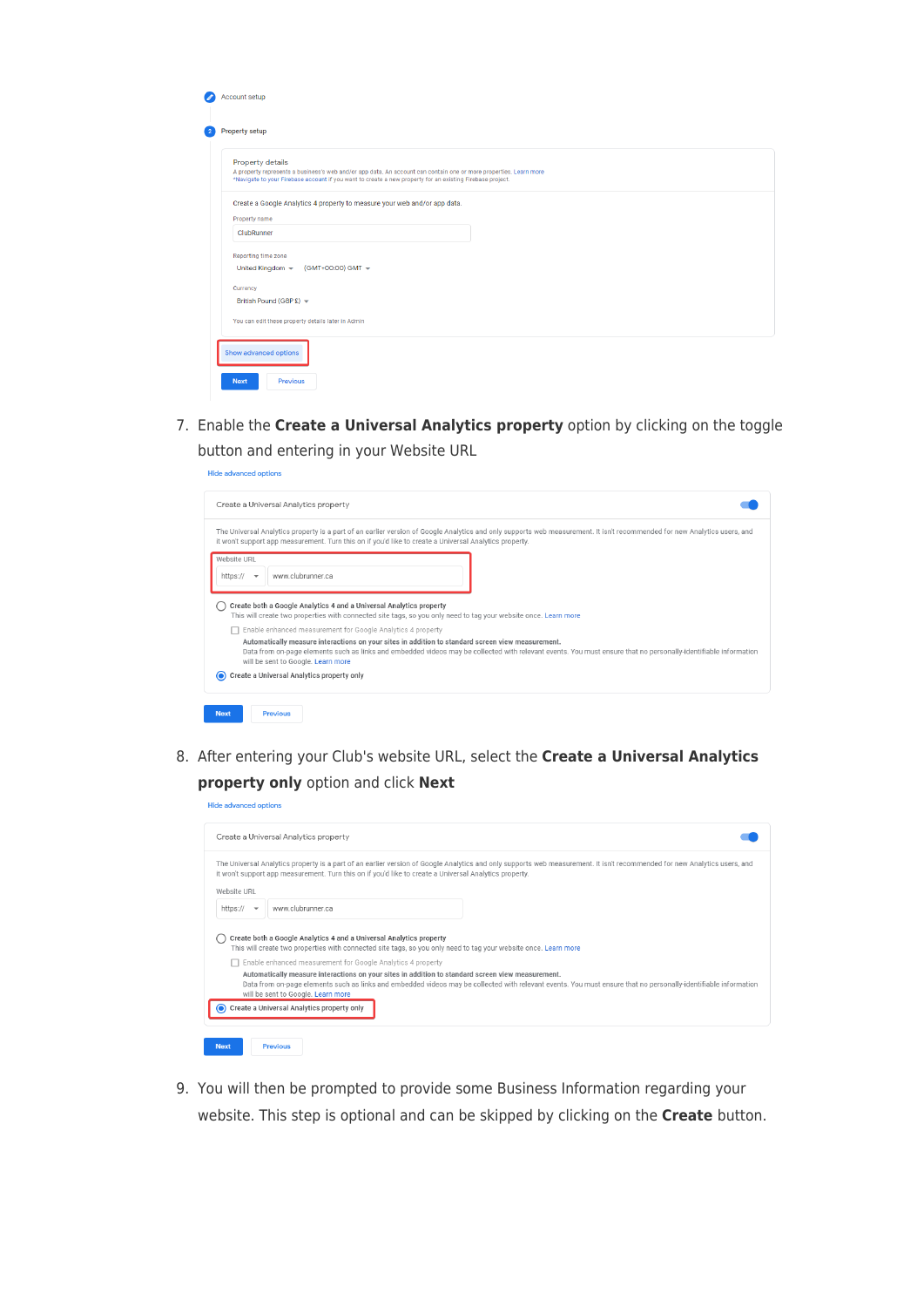| About your business |
|---------------------|
|---------------------|

|                                 | Help us tailor your experience by answering the following.                          |
|---------------------------------|-------------------------------------------------------------------------------------|
|                                 |                                                                                     |
| Industry category               |                                                                                     |
| Select one $\blacktriangledown$ |                                                                                     |
| <b>Business size</b>            |                                                                                     |
|                                 | Small $-1$ to 10 employees                                                          |
|                                 | Medium - 11 to 100 employees                                                        |
|                                 | Large - 101 to 500 employees                                                        |
|                                 | Very Large - 500+ employees                                                         |
|                                 | How do you intend to use Google Analytics with your business? (Tick all that apply) |
|                                 | Measure customer engagement with my site or app                                     |
|                                 | Optimise my site or app experience                                                  |
|                                 | Measure data across multiple devices or platforms                                   |
|                                 | Optimise my advertising cost                                                        |
|                                 | Increase my conversions                                                             |
|                                 | Measure content monetisation                                                        |
|                                 | Analyse my online sales                                                             |
|                                 | Measure app installs                                                                |
|                                 | Measure lead generation                                                             |
|                                 |                                                                                     |

- 10. This will prompt you to Accept the Google Analytics Terms of Service Agreement. Make sure to select the correct country, read the terms of service agreement and then click **I Accept**.  $\pmb{\times}$
- 11. Once you click I Accept, you'll be presented with the **Tracking ID** page, this is what ClubRunner needs to allow Google Analytics on your site. In the screenshot below you can see the **Tracking ID** highlighted. Highlight the **Tracking ID** on the page, right click and copy it. After highlighting you can also use keyboard shortcuts like  $CTRL + C / COMMAND + C$